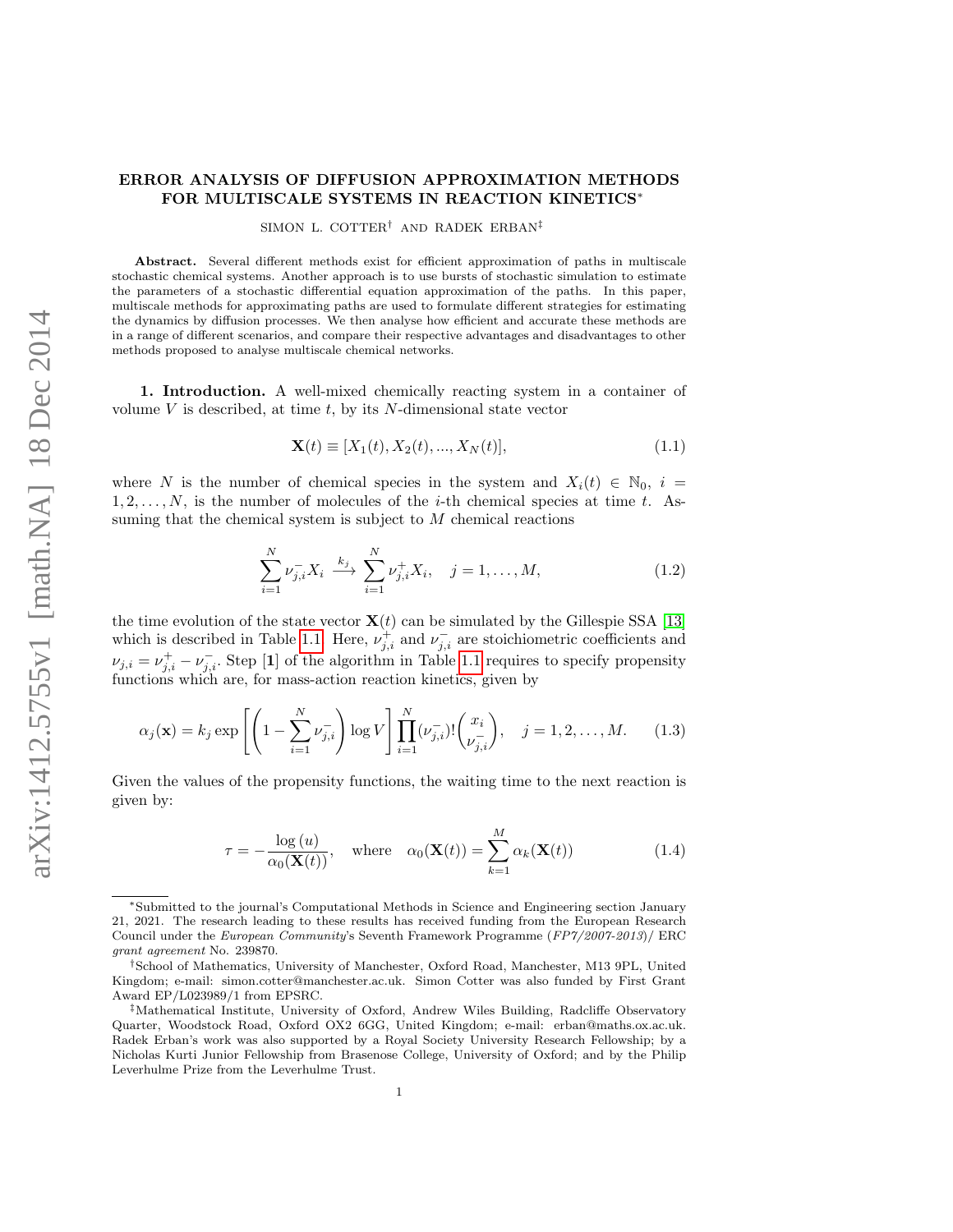- [1] Calculate propensity functions  $\alpha_k(\mathbf{X}(t)), k = 1, 2, ..., M$ .
- [2] Waiting time  $\tau$  till next reaction is given by [\(1.4\)](#page-0-0).
- [3] Choose one  $j \in \{1, 2, ..., M\}$ , with probability  $\alpha_j(\mathbf{X}(t))/\alpha_0(\mathbf{X}(t))$ , and perform reaction  $R_j$ , by adding  $\nu_{j,i}$  to each  $X_i(t)$  for all  $i = 1, 2, ..., N$ .
- [4] Continue with step [1] with time  $t = t + \tau$ .

<span id="page-1-0"></span>Table 1.1 The pseudo code for the Gillespie SSA.

and  $u \sim U([0,1])$ . The Gillespie SSA in Table [1.1](#page-1-0) is an exact method, in that the trajectories simulated using this algorithm evolve exactly as described by the corre-sponding chemical master equation<sup>[1](#page-1-1)</sup> (CME). Equivalent and more efficient formulations of the Gillespie SSA have been developed in the literature [\[3,](#page-15-0) [12\]](#page-16-1). However, in certain circumstances they can still be very computationally intensive. For instance, if the system that is being simulated has some reactions which are likely to occur many times on a timescale for which others are unlikely to happen at all, then a lot of computational effort is spent on simulating the fast reactions, when a modeller may well be more interested in the results of the slow reactions [\[17\]](#page-16-2). In this paper, we will focus on approximate algorithms for such fast-slow systems.

We refer to reactions which have high average propensities, and whose reactions may occur many times on a time scale for which others are unlikely to happen at all, as fast reactions. Slow reactions are those reactions which are not fast reactions. In reality, there may be several different timescales present in the reactions of a particular system, but for simplicity we assume there is a simple dichotomy [\[22\]](#page-16-3). We may be interested in analysing the dynamics of the "slow variable(s)", which are chemical species (or linear combinations of the species) which are invariant to the fast reactions, and therefore are changing on a slower timescale [\[5\]](#page-15-1).

Efforts have been made to accelerate the Gillespie SSA for multiscale systems. The Nested Stochastic Simulation Algorithm (NSSA) is such a method [\[7\]](#page-15-2). The reactions are split into "fast" and "slow" reactions. The idea of the NSSA is to approximate the effective propensities of the slow reactions in order to compute trajectories only on the slow state space. This is done by using short bursts of stochastic simulation of the fast reaction subsystem. The Slow-Scale Stochastic Simulation Algorithm (SSSSA) [\[2\]](#page-15-3) comes from a similar philosophy. Instead of using stochastic simulations to estimate the effective propensities of the slow reactions, they are instead found by solving the CME for the fast reactions (whilst ignoring the slow reactions). This has the advantage that it does not require any Monte Carlo integration, however it is limited to those systems for which the CME can be solved or well approximated for the fast subsystem, which may not be applicable to some complex biologically relevant systems.

Both of these methods use a quasi-steady state approximation (QSSA) in order to speed up the simulation of a trajectory on the slow state space [\[23\]](#page-16-4). Another approach is to approximate the dynamics of the slow variable by a stochastic differential equation (SDE). One can either use short bursts of the Gillespie SSA on a range of points on the slow state space to approximate the effective drift and diffusion of the

<span id="page-1-1"></span><sup>&</sup>lt;sup>1</sup>The CME is a high/infinite dimensional set of ordinary differential equations which describe the time evolution of the probability of being in a particular state of the system.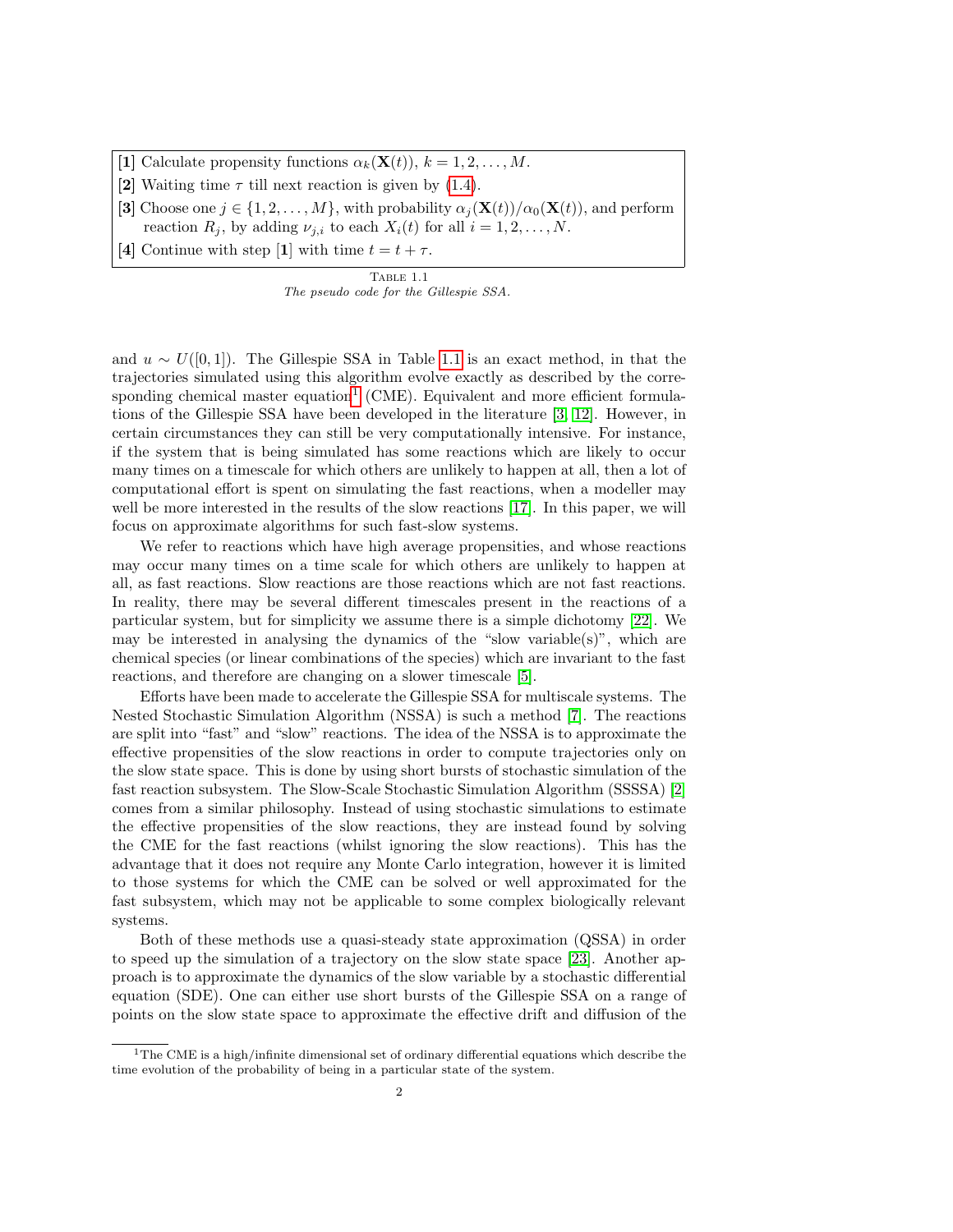slow variable [\[10\]](#page-15-4) or the Constrained Multiscale Algorithm (CMA) [\[5\]](#page-15-1) which utilises a modified SSA that constrains the trajectories it computes to a particular point on the slow state space. These algorithms can be further extended to automatic detection of slow variables [\[8,](#page-15-5) [25,](#page-16-5) [6\]](#page-15-6), but, in this paper, we assume that the division of state space into slow and fast variables is a priori known and fixed during the whole simulation.

The advantage of the SDE approximation methods [\[5,](#page-15-1) [10\]](#page-15-4), is that the estimation of the drift and diffusion terms can be easily parallelised, giving each process a subset of the grid points on the slow state space. This means that if a user has access to high performance computing facilities, then the analysis of a given system can be computed relatively quickly. This is not the case for trajectory-based methods. One could run many trajectories in parallel [\[20\]](#page-16-6), however if the aim is to analyse slow behaviours such as rare switches between stable regions, each trajectory will still have to be simulated for a long time before such a switch is possible, regardless of the number of trajectories being computed simultaneously.

In this paper, we take the approach that we would like to approximate the dynamics of the slow variable S by a continuous SDE, in the same vein as other previous works  $[5, 9]$  $[5, 9]$ . We wish to estimate the effective drift **V** and diffusion matrix D of the slow variable, resulting in approximate dynamics given by:

<span id="page-2-0"></span>
$$
d\mathbf{S} = \mathbf{V}(\mathbf{S}) dt + \sqrt{2D(\mathbf{S})} d\mathbf{W}.
$$
 (1.5)

Here  $d\mathbf{W}$  denotes standard canonical Brownian motion in N dimensions. In this paper we will focus on examples where the slow variable is one dimensional, although these results can be extended to higher dimensions [\[5\]](#page-15-1). The one-dimensional Fokker-Planck equation (FPE) corresponding to SDE [\(1.5\)](#page-2-0) is given by:

<span id="page-2-3"></span>
$$
\frac{\partial p}{\partial t} = \frac{\partial}{\partial s} \left( \frac{\partial}{\partial s} \left[ D(s) p(s, t) \right] - V(s) p(s, t) \right). \tag{1.6}
$$

In Section [2](#page-2-1) we introduce five methods for simulation of multiscale stochastic chemical systems, including two novel approaches: the Nested Multiscale Algorithm (NMA) in Section [2.4](#page-4-0) and the Quasi-Steady State Multiscale Algorithm (QSSMA) in Section [2.5.](#page-4-1) In Section [3](#page-4-2) we compare the efficiency and accuracy of the CMA, NMA and QSSMA for a simple linear system, for which we have an analytical solution for the CME. Then in Section [4](#page-11-0) we apply CMA, NMA and QSSMA to a bimodal example. Finally, we discuss the relative accuracy and efficiency of these methods against others proposed in the literature and summarise our conclusions in Section [5.](#page-14-0)

<span id="page-2-1"></span>2. Multiscale Algorithms. We review three algorithms (CMA, NSSA and SSSSA) previously studied in the literature in Sections [2.1-](#page-2-2)[2.3.](#page-4-3) In Section [2.4](#page-4-0) we introduce the NMA, which combines ideas from the CMA and the NSSA. The QSSMA is then introduced in Section [2.5.](#page-4-1)

<span id="page-2-2"></span>2.1. The Constrained Multiscale Algorithm. The CMA is a numerical method for the approximation of the slow dynamics of a well-mixed chemical system by a SDE, of the form  $(1.5)$  which is for a one-dimensional slow variable S written as follows:

<span id="page-2-4"></span>
$$
dS = V(S) dt + \sqrt{2D(S)} dW.
$$
\n(2.1)

The effective drift V and effective diffusion D at a given point  $S = s$  on the slow manifold are estimated using a short stochastic simulation. This simulation (called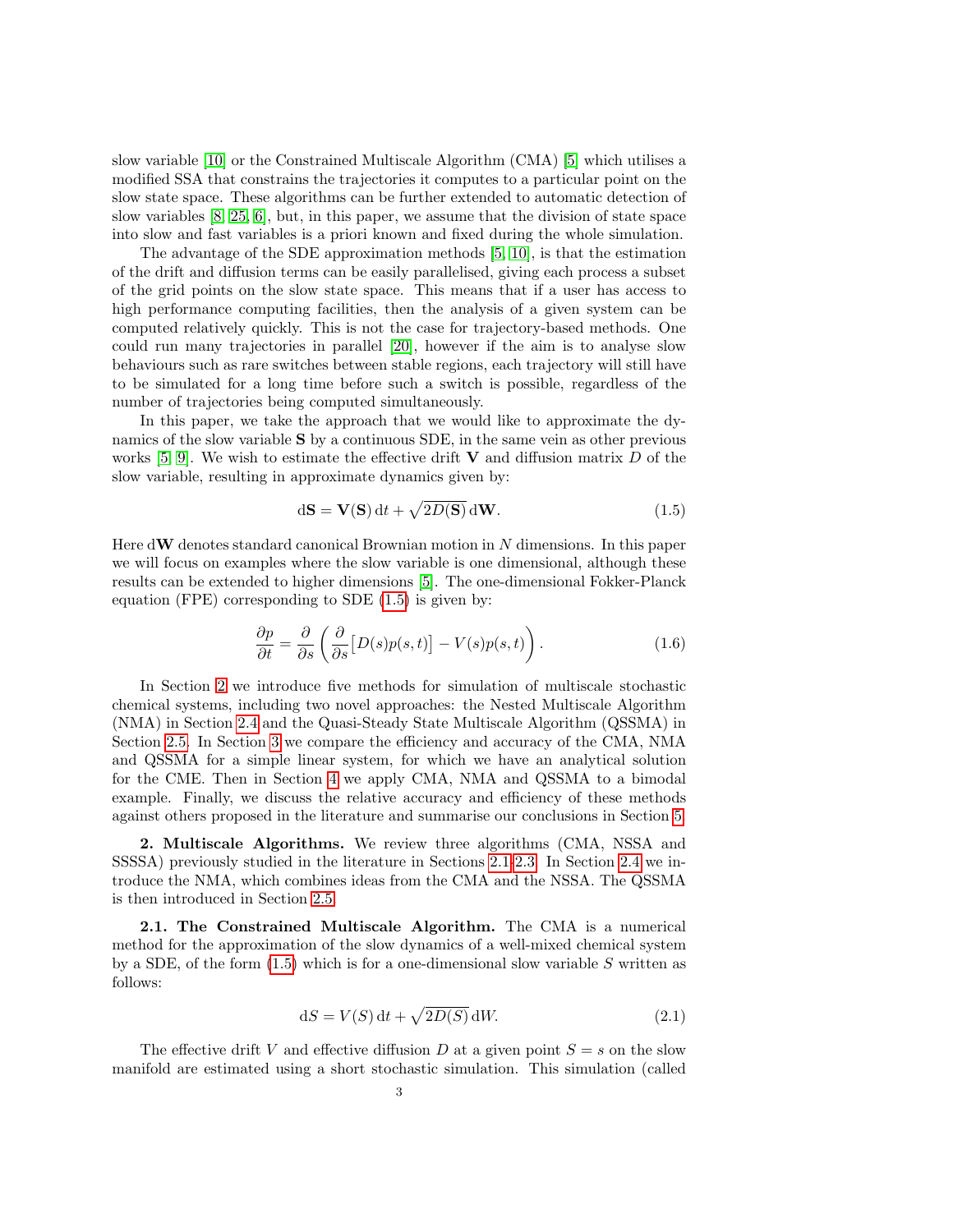- [1] Calculate propensity functions  $\alpha_i(t)$ ,  $i = 1, 2, \ldots, M$ .
- [2] Next reaction time is given by [\(1.4\)](#page-0-0).
- [3] Choose one  $j \in \{1, ..., M\}$ , with probability  $\alpha_j/\alpha_0$ , and perform reaction  $R_j$ .
- [4] If  $S \neq s$  due to reaction j occurring, then reset  $S = s$  while not changing the value of F.
- [5] If  $X_i < 0$  for any i, then revert to the state of the system before the reaction j occurred.
- [6] Continue with step [1] with time  $t = t + \tau$ .

## $T$ ABLE  $2.1$

The Conditional Stochastic Simulation Algorithm (CSSA). Simulation starts with  $S = s$  where s is a given value of the slow variable.

the Constrained SSA, CSSA) is similar to that seen in the Gillespie SSA for the full system, although it is constrained to a particular value of the slow variable S. The CSSA is given in Table [2.1](#page-1-0) where  $\bf{F}$  is the vector of fast variables and S is the slow variable. To estimate the effective drift and diffusion, statistics are collected about the type and frequency of the changes  $dS$  of the slow variable which is reset in step [4] of the CSSA. For a simulation of length  $T(s)$ , the estimations are given by

$$
V(s) = \frac{1}{T(s)} \sum_{m=1}^{Q(T(s)))} dS_m,
$$
\n(2.2)

$$
D(s) = \frac{1}{2T(s)} \sum_{m=1}^{Q(T(s))} (dS_m)^2,
$$
\n(2.3)

where  $dS_m$  is the change in S due to the m-th iteration of the CSSA before the reset is made in step [4],  $T(s)$  is the chosen length of CSSA simulation, and  $Q(T(s))$  is the number of iterations of the CSSA that are made up to time  $T(s)$ .

By computing these quantities over a range of values of the slow variable, approximations can then be found, using standard methods, to the solution of the steady-state Fokker Planck equation  $(1.6)$  for the SDE with drift V and diffusion D.

2.2. The Nested Stochastic Simulation Algorithm. The NSSA [\[7\]](#page-15-2) is a method for the reduction of computational complexity of simulating the slow dynamics of a multiscale chemical system. The reactions in the system are partitioned into fast reactions  $\{R_{f_1}, R_{f_2}, \ldots R_{f_n}\}\$  and slow reactions  $\{R_{s_1}, R_{s_2}, \ldots R_{s_m}\}\$ , where  $M = n+m$ is the total number of different reactions. We are interested in the occurrences of the slow reactions, but the computational effort is dominated by the simulation of the fast reactions in the standard SSA given in Table [1.1.](#page-1-0) However, some/all of the slow reactions are dependent on the value of the fast variables. In the NSSA, the effective propensities of the slow reactions are estimated by using short simulations of only the fast reactions. Using these effective propensities, the Gillespie algorithm can be applied to just the slow reactions. In systems for which the QSSA is reasonable, this algorithm can simulate trajectories of the slow variables at a fraction of the computational cost of the full Gillespie SSA. It effectively reduces the system to a lower dimensional chemical system where all of the reactions are "slow", with reaction rates estimated (where required) using relatively short bursts of stochastic simulation of the fast reactions from the full system.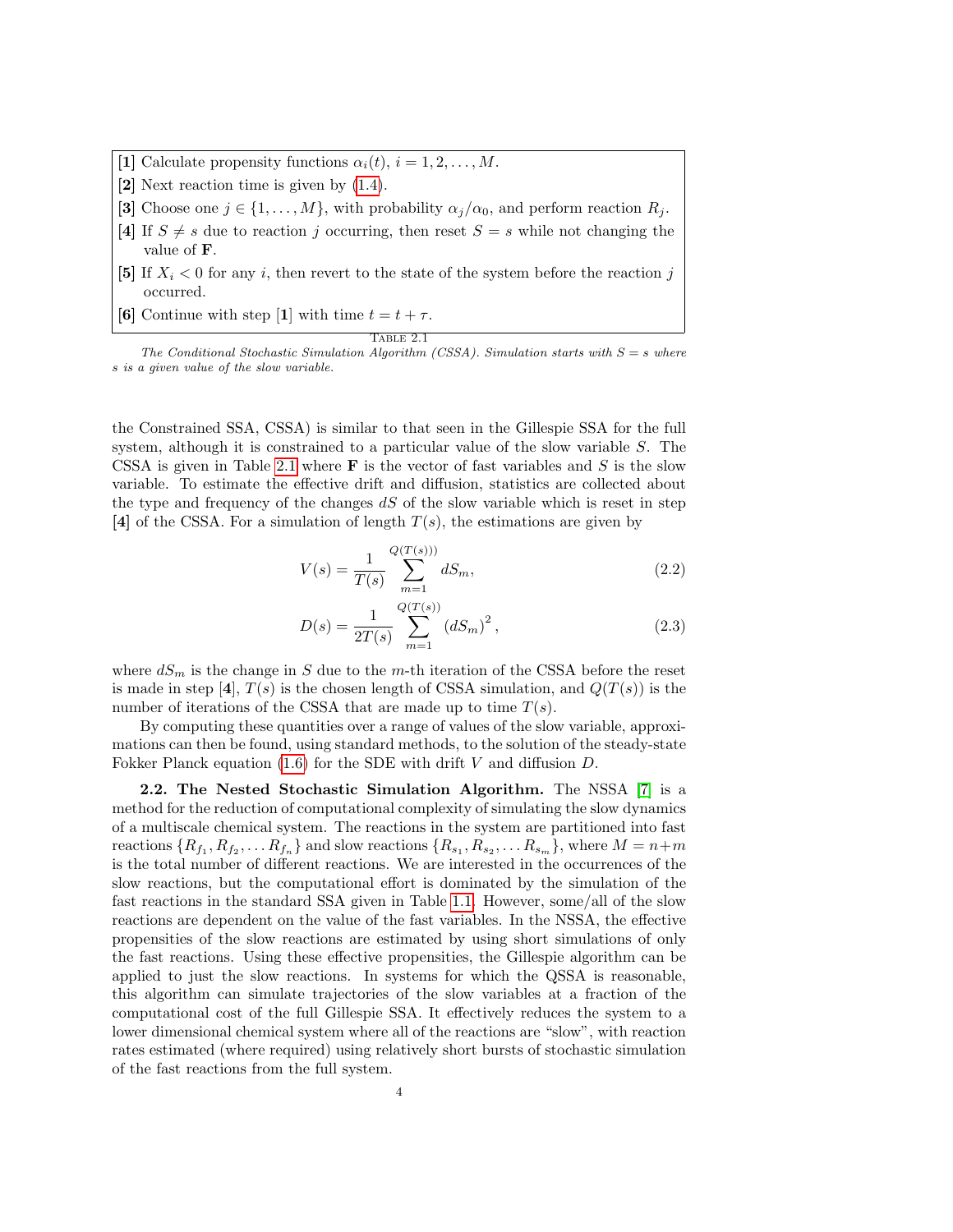<span id="page-4-3"></span>2.3. The Slow-Scale Stochastic Simulation Algorithm. The SSSSA [\[2\]](#page-15-3) similarly aims to reduce the full system to a system which contains only the slow reactions. In this algorithm, the effective propensities are calculated not by stochastic simulation, as in the NSSA, but through application of the QSSA. For some classes of fast sub-systems, the effective propensity can be explicitly calculated. For others, the value can be approximated using formulae given in [\[2\]](#page-15-3). Since there is no requirement to simulate the fast sub-system as in the NSSA, the speed-up in simulation of trajectories as compared with the Gillespie algorithm is very large. In some cases non-linear equations may need to be solved to find the first or second moments of the value of the fast quantities, using Newton's method, but even in the worst case scenario the overall computational cost is far less than Monte Carlo sampling.

<span id="page-4-0"></span>**2.4. The Nested Multiscale Algorithm.** The NMA is a new method, which allows for efficient approximation of multiscale systems by a SDE. As in the CMA, our aim is to approximate values for the effective drift and diffusion of the slow variables within the system on a set of grid points. At each grid point, we simulate the fast sub-system, which allows us to approximate the effective propensities for the slow reaction. The drift and diffusion terms are then given by the chemical FPE [\[4,](#page-15-8) [11,](#page-15-9) [21\]](#page-16-7) for the system with only the slow reactions present, with the values for the effective propensities substituted in.

For example, say we have n slow reactions, with effective propensities  $\{\bar{\alpha}_i\}_{i=1}^n$ , and with stoichiometric vectors  $\nu_{i,S}$ . Here  $\nu_{i,S}$  is the change in the slow variable due to the reaction  $R_i$ . In the case that the slow variable is the jth chemical species, then  $\nu_{i,j}$ , but it may be more complex if the slow variable depends on several chemical species. Then, for a 1-dimensional slow variable, the drift  $V$  and diffusion  $D$  are given by:

$$
V(s) = \sum_{i=1}^{n} \bar{\alpha}_i(s)\nu_{i,S},\tag{2.4}
$$

<span id="page-4-4"></span>
$$
D(s) = \frac{1}{2} \sum_{i=1}^{n} \bar{\alpha}_i(s) \nu_{i,S}^2.
$$
 (2.5)

The NMA has the advantage over the CMA that it converges on the timescale of the fast variables, whereas the CMA converges on the timescale of the slow variables.

<span id="page-4-1"></span>2.5. The Quasi-Steady State Multiscale Algorithm. The QSSMA follows a similar theme as the NMA, except this time we use the methodology of [\[2\]](#page-15-3) to approximate the effective propensity functions. A QSSA is used to derive the value of these functions, as in the slow-scale SSA (as detailed in Section [2.3\)](#page-4-3). Once the effective propensities have been calculated, the formulae  $(2.4)$ – $(2.5)$  for the drift V and diffusion D can once again be used to approximate the dynamics of the slow variable by a SDE of the form  $(2.1)$ . The QSSMA does not require any stochastic simulation in order to estimate the effective drift and diffusion functions, and thus we see remarkable speed-ups when compared with the CMA. However, as with the NMA, other errors come into play that are not present in the approximations arising from the CMA.

<span id="page-4-2"></span>3. Efficiency and Accuracy of the Schemes. In this section, we aim to test the efficiency and accuracy of the three schemes (the CMA, and the newly proposed NMA and SSMA). To test the algorithms, we choose a simple multiscale system of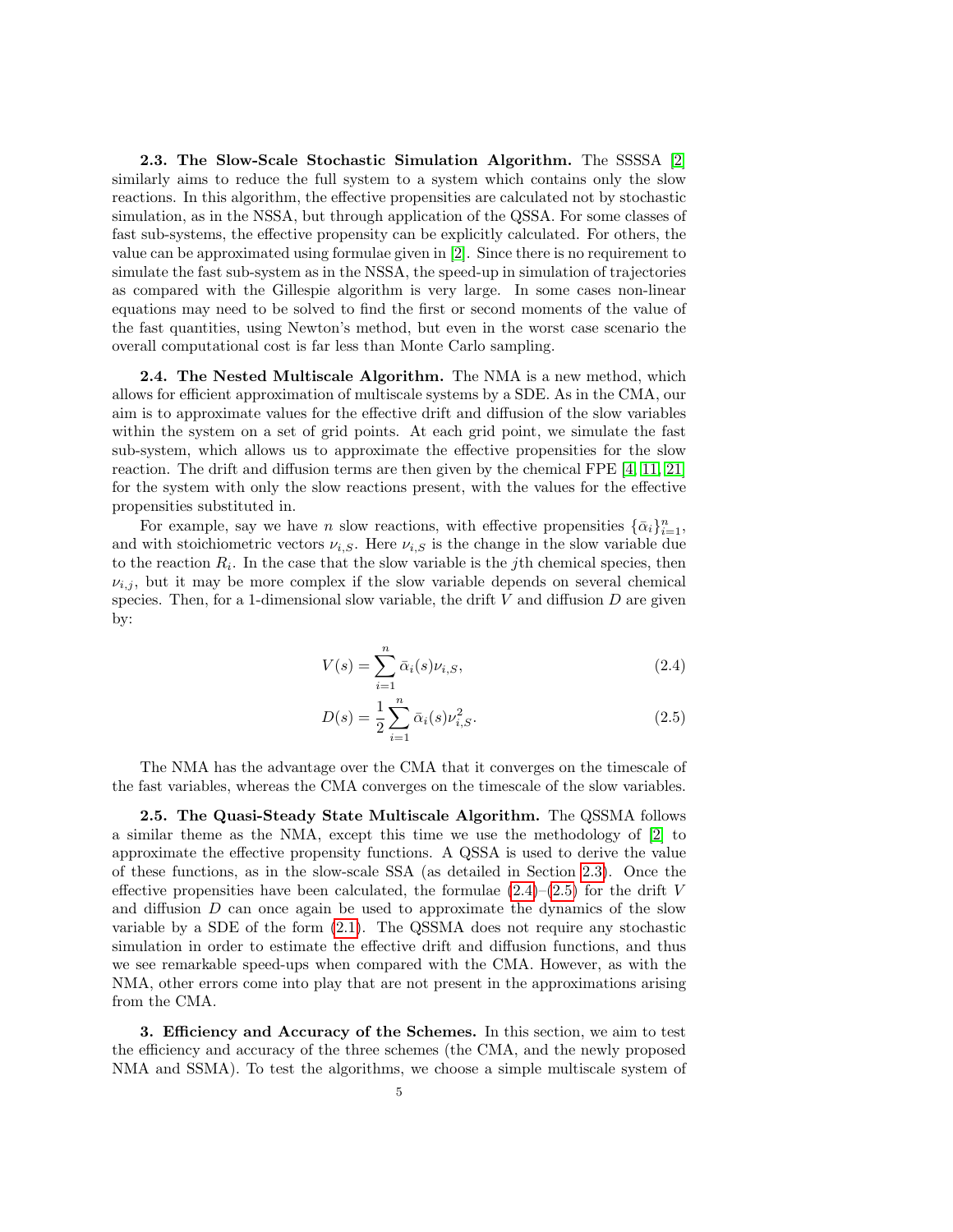two chemical species  $X_1$  and  $X_2$  in a reactor of volume V undergoing the following four reactions:

<span id="page-5-2"></span>
$$
R_1: \t\t\t\t\emptyset \xrightarrow{k_1} X_1
$$
  
\n
$$
R_2: \t\t\t\t X_2 \xrightarrow{k_2} \emptyset
$$
  
\n
$$
R_3: \t\t\t\t X_1 \xrightarrow{K} X_2
$$
  
\n
$$
R_4: \t\t\t\t X_2 \xrightarrow{K} X_1.
$$
  
\n(3.1)

We will study this system for large values of parameter  $K \gg k_1V + k_2$ . Then reactions  $R_3$  and  $R_4$ , occur many times on a timescale for which reactions  $R_1$  and  $R_2$  are unlikely to happen at all. In such a regime, one might consider using multiscale methods to reduce the computational cost of analysing the system. The slow quantity in this system is  $S = X_1 + X_2$ . Note that this quantity is invariant with respect to the fast reactions, and so only changes when either of slow reactions  $(R_1 \text{ or } R_2)$  occur.

The analytical solution of the steady state CME is given by the following multivariate Poisson distribution [\[18\]](#page-16-8):

<span id="page-5-0"></span>
$$
\mathbb{P}(X_1 = x_1, X_2 = x_2) = \frac{\lambda_1^{x_1} \lambda_2^{x_2}}{x_1! x_2!} \exp\big[-(\lambda_1 + \lambda_2)\big],\tag{3.2}
$$

where  $\lambda_1 = k_1 V / k_2$  and  $\lambda_2 = \lambda_1 (K + k_2) / K$ . Let  $\mathcal{P}(\lambda)$  be the Poisson distribution with rate  $\lambda$  which is defined by its probability mass function

$$
\mathbb{P}(X = x) = \frac{\lambda^x}{x!} \exp(-\lambda).
$$

Using [\(3.2\)](#page-5-0), we obtain that the exact distribution of the slow variable  $S = X_1 + X_2$  is

<span id="page-5-1"></span>
$$
\mathcal{P}(\lambda_0)
$$
, where  $\lambda_0 = \lambda_1 + \lambda_2 = \frac{k_1 V}{k_2} \left( 2 + \frac{k_2}{K} \right)$ . (3.3)

In the rest of this section, we use [\(3.3\)](#page-5-1) to compare the accuracy and efficiency of the CMA, NMA and SSMA. Each of the three algorithms gives us a different method to approximate the effective drift and diffusion of the slow variable at a given point on the slow manifold. For each method there are several sources of error, and in this section we aim to identify the effect of each, for each method.

<span id="page-5-4"></span>3.1. Quasi-steady state assumption error. The NMA and QSSMA both assume that the reactions can be partitioned into fast and slow reactions. Both of these methods rely on the assumption that the fast reactions enter equilibrium on a much faster (or even instantaneous) timescale in comparison with the slow reactions. This assumption leads to the approximation that the dynamics of the slow variables can be described well by a system consisting only of the slow reactions. For example, we assume that the variable  $S = X_1 + X_2$  in the system [\(3.1\)](#page-5-2) can be well approximated by the system:

<span id="page-5-3"></span>
$$
\emptyset \leftrightarrow{\overline{k}_1 \atop \overline{k}_2} S. \tag{3.4}
$$

The two methods (NMA and QSSMA) differ in their calculation of the effective reaction rates,  $\bar{k}_1$  and  $\bar{k}_2$ . We denote the effective propensities for these two reactions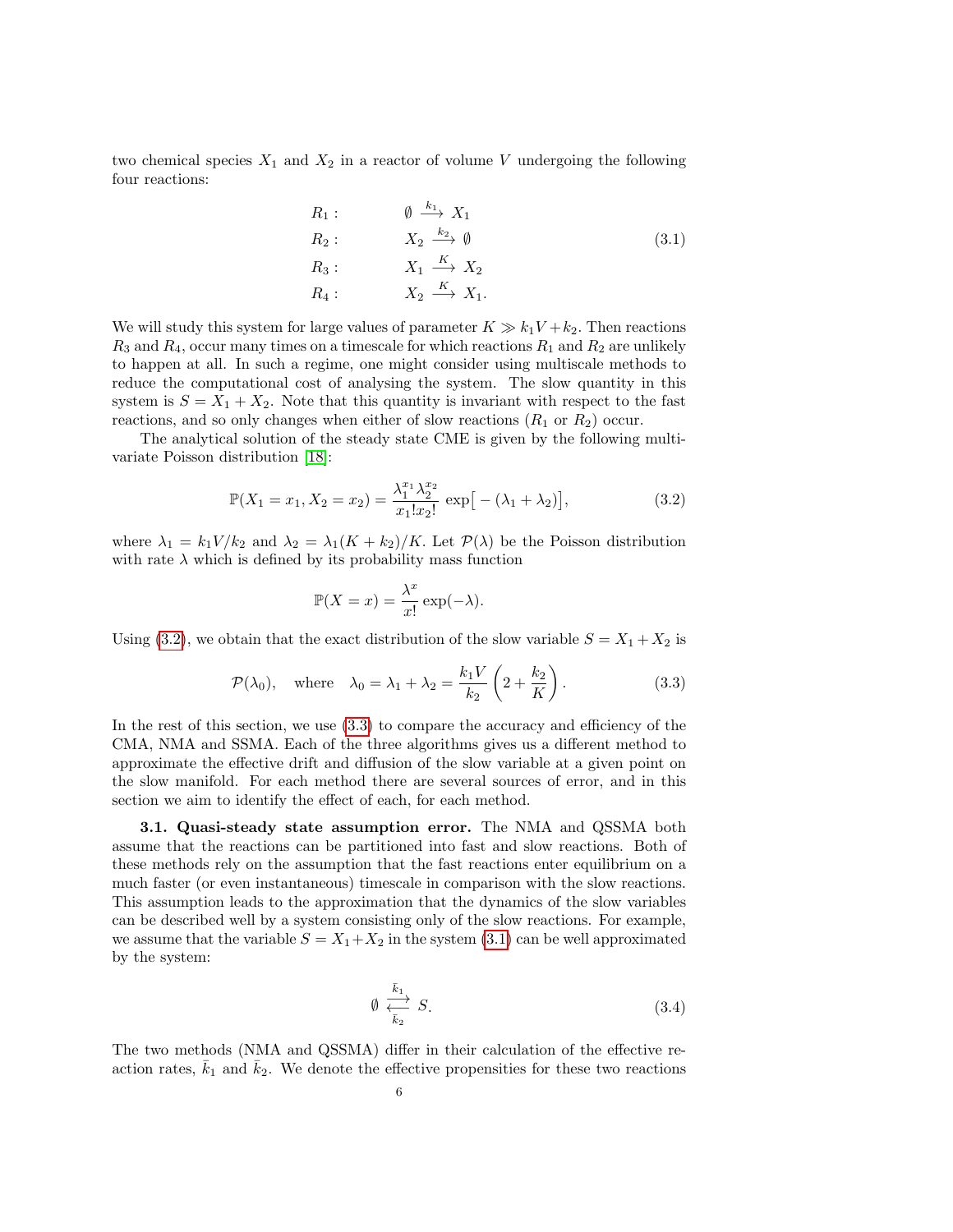$\bar{\alpha}_1(s)$  and  $\bar{\alpha}_2(s)$  respectively. We will now isolate the error that is incurred by approximation of the full system by the reduced system written in terms of the slow variables. Slow reaction  $R_1$  does not depend on the value of the fast variables. Consequently, we have

$$
\bar{\alpha}_1(s) = k_1 V \quad \text{and} \quad \bar{k}_1 = k_1.
$$

The second effective rate  $\bar{k}_2$  in [\(3.4\)](#page-5-3) has to be calculated, because reaction  $R_2$  includes fast variables. The average values of  $X_1$  and  $X_2$  for the fast system (reactions  $R_3$  and  $R_4$  in [\(3.1\)](#page-5-2)), for a given value of  $S = s$ , is [\[1,](#page-15-10) [30\]](#page-16-9)

$$
\mathbb{E}(X_1|S=s)=\mathbb{E}(X_2|S=s)=\frac{s}{2}.
$$

Therefore, we have

$$
\bar{\alpha}_2(s) = k_2 \mathbb{E}(X_2|S=s) = \frac{k_2 s}{2}
$$
 and  $\bar{k}_2 = \frac{k_2}{2}$ 

The probability density of  $S$  is then given by the Poisson distribution

<span id="page-6-0"></span>
$$
\mathcal{P}(\lambda_{\text{QSSA}}), \quad \text{where} \quad \lambda_{\text{QSSA}} = \frac{2 \, k_1 V}{k_2}.
$$
 (3.5)

.

We define the error incurred by the QSSA by

<span id="page-6-1"></span>
$$
error_{\text{QSSA}} = \frac{\|\mathcal{P}(\lambda_{\text{QSSA}}) - \mathcal{P}(\lambda_0)\|_2}{\|\mathcal{P}(\lambda_{\text{QSSA}})\|_2}.
$$
\n(3.6)

Comparing  $(3.3)$  and  $(3.5)$ , we have

$$
\lambda_0 = \lambda_{\text{QSSA}} + \frac{k_1 V}{K}.
$$

Therefore error [\(3.6\)](#page-6-1) can be approximated for large  $K \gg 1$  by

$$
\text{error}_{\text{QSSA}} = \frac{1}{\|\mathcal{P}(\lambda_{\text{QSSA}})\|_2} \sqrt{\sum_{n=0}^{\infty} \left(\frac{\lambda_{\text{QSSA}}^x}{x!} \exp(-\lambda_{\text{QSSA}}) - \frac{\lambda_0^x}{x!} \exp(-\lambda_0)\right)^2} \approx O(K^{-1}).
$$

Figure [3.1\(](#page-7-0)a) shows error  $(3.6)$  a function of K. This plot confirms that this error decays like  $K^{-1}$  as K increases (gradient of linear part of plot is equal to -0.998).

The limitations of the stochastic quasi-steady-state approximation are looked at in detail in [\[28\]](#page-16-10).

<span id="page-6-2"></span>3.2. Diffusion Approximation Error. One of the sources of the error, common across all of three methods (CMA, NMA, QSSMA), is that we are approximating a Markov jump process which has a discrete state space (the non-negative integers), by a SDE with a continuous state space (the positive real numbers). To see the effect of this, let us consider the simple birth-death chemical system [\(3.4\)](#page-5-3). The steady state solution to the CME for this system is given by the Poisson distribution [\(3.5\)](#page-6-0). The closest approximation that we can get to this process with an SDE, is the chemical Langevin equation [\[14\]](#page-16-11). The corresponding stationary FPE for this system is

$$
\frac{1}{2}\frac{\partial^2}{\partial s^2}\left(\left(\bar{k}_1+\bar{k}_2s\right)p(s)\right)-\frac{\partial}{\partial s}\left(\left(\bar{k}_1-\bar{k}_2s\right)p(s)\right)=0.\tag{3.7}
$$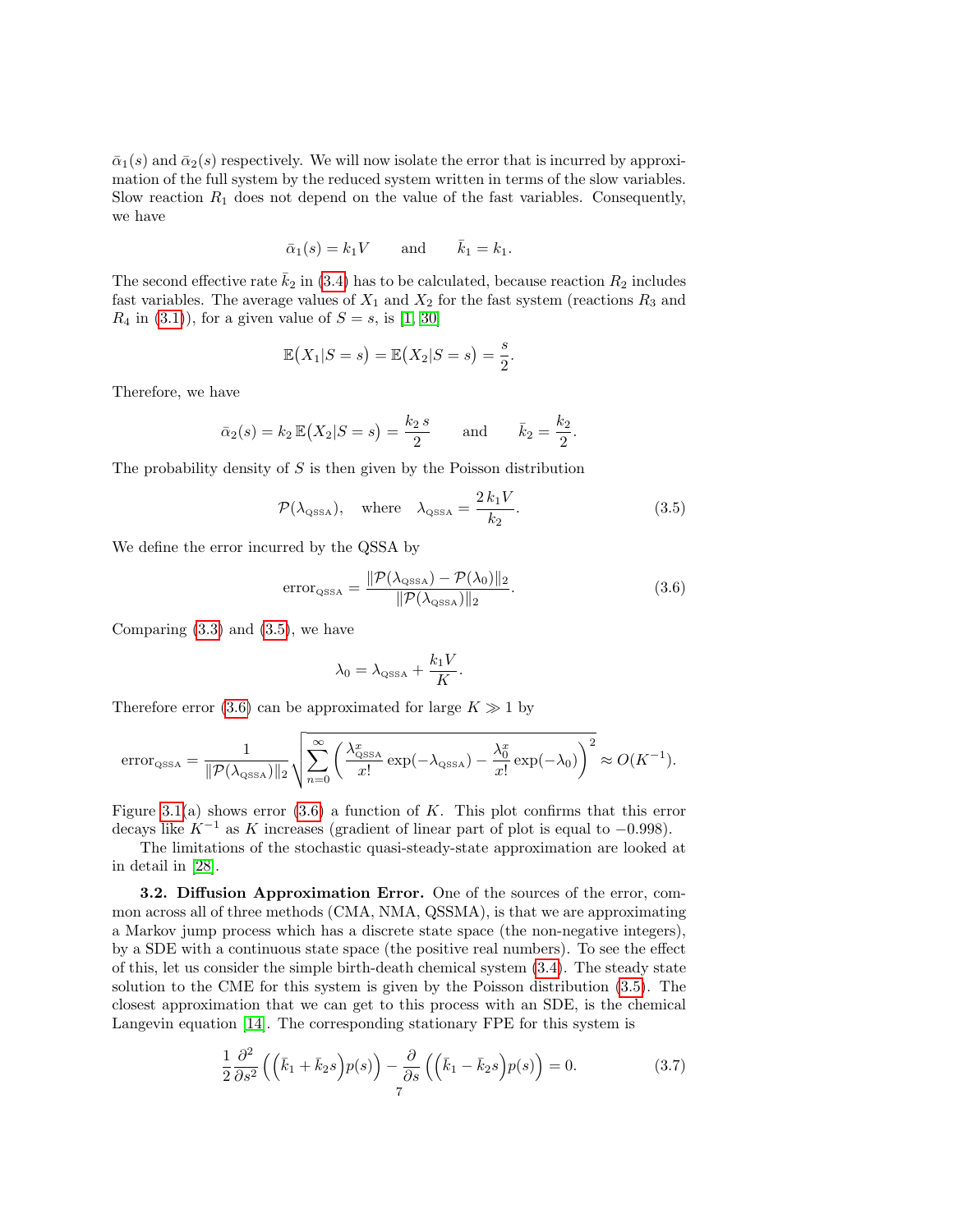

<span id="page-7-0"></span>FIG. 3.1. (a) Plot of error (3.[6\)](#page-6-1), incurred by the QSSA for the system [\(3.1\)](#page-5-2) with reaction parameters given  $k_1 = k_2 = 1$  and  $V = 100$ , as a function of K.

(b) Blue plot shows error [\(3](#page-5-3).9) as a function of  $\lambda_{\text{QSSA}}$ , for the system (3.4). Red plot shows value of  $\mathcal{P}(\lambda_{\text{QSSA}})(0)$  as a function of  $\lambda_{\text{QSSA}}$ .

It can be explicitly solved to get [\[26\]](#page-16-12).

<span id="page-7-2"></span>
$$
p(s) = C \exp(-2s)(s + \lambda_{\text{QSSA}})^{4\lambda_{\text{QSSA}}-1},
$$
\n(3.8)

where C is determined by normalisation  $\int p(s) ds = 1$ . Here the integral is assumed to be taken over  $s \geq 0$  (if we want to interpret s as concentration) or  $s \geq -\lambda_{\text{SSA}}$  (if we do not want to impose artificial boundary conditions at  $s = 0$ ). Considering more complicated systems, it is more natural to assume that the domain of the chemical Langevin equation is a complex plane [\[24\]](#page-16-13).

Suppose we now wish to quantify the difference between probability distributions  $(3.5)$  and  $(3.8)$  as a function of  $\lambda_{\text{OSSA}}$ . The first issue that we come across is that the solution of the steady-state CME is a probability mass function, and the solution to the steady-state FPE is a probability density function. However, we can simply integrate the probability density function over an interval of size one centered on each integer, to project this distribution onto a discrete state space with mass function  $P_{\text{FPE}}$  so that the two distributions can be compared:

$$
P_{\rm FPE}(n) = \int_{n-1/2}^{n+1/2} P(s) \, \mathrm{d}s.
$$

Another issue is to specify the treatment of negative values of s. In our case we truncate the distribution for  $s \geq 0$ . We can then exactly calculate  $P_{\text{FPE}}$  to get

$$
P_{\rm FPE}(n) = \frac{1}{\Gamma(4\lambda_{\rm QSSA}) - \gamma(4\lambda_{\rm QSSA}, 2\lambda_{\rm QSSA})} \Big(\gamma(4\lambda_{\rm QSSA}, 2n+1+2\lambda_{\rm QSSA}) - \gamma(4\lambda_{\rm QSSA}, 2n-1+2\lambda_{\rm QSSA})\Big),
$$

where  $\gamma(k, x) = \int_0^x z^{k-1} \exp(-z) dz$  denotes the lower incomplete gamma function and  $\Gamma(k) = \int_0^\infty z^{k-1} \exp(-z) dz$  is the gamma function. Then we can consider the  $l^2$ difference between these two distributions for a given value of  $\lambda_{\text{QSSA}}$ ,

<span id="page-7-1"></span>
$$
\text{error}_{FPE} = \frac{\|P_{\text{FPE}} - \mathcal{P}(\lambda_{\text{QSSA}})\|_2}{\|\mathcal{P}(\lambda_{\text{QSSA}})\|_2} = \sqrt{\sum_{n=0}^{\infty} \left(P_{\text{FPE}}(n) - \frac{\lambda_{\text{QSSA}}^n}{n!} \exp[-\lambda_{\text{QSSA}}]\right)^2}.
$$
 (3.9)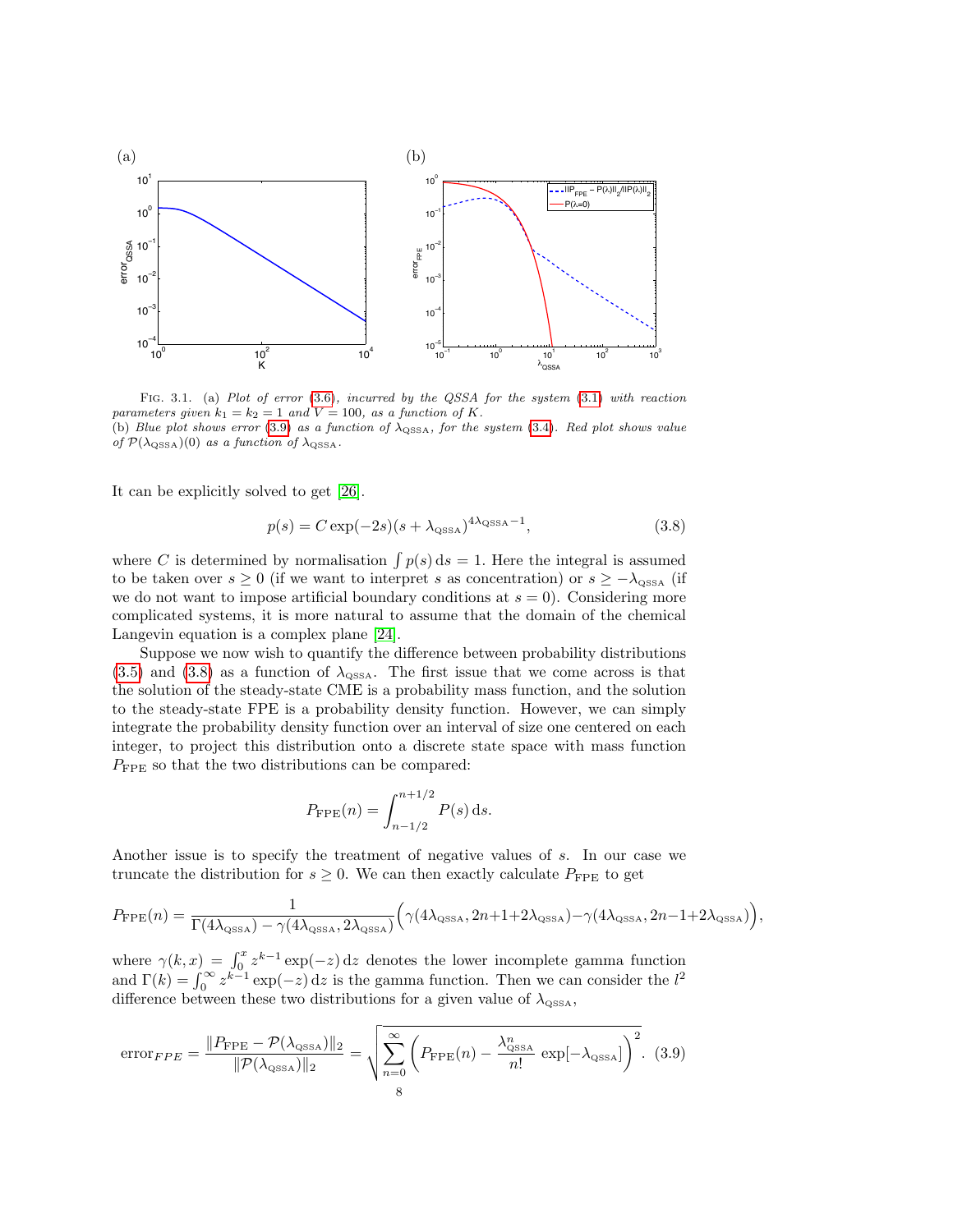Figure [3.1\(](#page-7-0)b) shows how error $_{FPE}$  decays as  $\lambda_{\text{QSSA}}$  increases. The slightly odd sickle shaped error curve for small  $\lambda_{\text{QSSA}}$  is due to the probability mass of  $\mathcal{P}(\lambda_{\text{QSSA}})$  being peaked close to (or at) zero. In this region the diffusion approximation is very poor. To illustrate this, the value of  $\mathcal{P}(\lambda_{\text{OSSA}})$  at  $s = 0$ , i.e.  $\exp[-\lambda_{\text{OSSA}}]$ , is also plotted in Figure [3.1\(](#page-7-0)b) (red curve). Once the peak of the probability mass has moved far enough away from zero, then the error is no longer dominated by being too close to zero, and decays inversely proportional to  $\lambda_{\text{QSSA}}$  (gradient of log-log plot is -1.044).

In the 2000 paper by Gillespie [\[14\]](#page-16-11) on the chemical Langevin equation, a condition is put on the types of system which are well approximated by a diffusion. The probability of the system entering a state where the copy numbers of one or more of the chemical species in the state vector are close to zero must be small. Otherwise the approximation becomes poor. In the case of diffusion approximations of the slow variable(s) of a system, the trajectories must likewise stay away from regions of the state-space with low values of the slow variable(s). Further discussions and results regarding the accuracy of the chemical Langevin and Fokker-Planck equations can be found in [\[16\]](#page-16-14).

**3.3. Monte Carlo Error.** The CMA and NMA both employ bursts of stochastic simulations to estimate the effective drift and diffusion of the slow variable. The main advantage of the QSSMA is that no such computation is required.

In the case of the CMA, as described in Section [2.1,](#page-2-2) the full system is simulated, including fast and slow reactions. The computed trajectory is constrained to a particular value of the slow variables, and so whenever a slow reaction occurs, the trajectory is projected back onto the same point on the slow manifold. The effective drift and diffusion at that point on the slow manifold are functions of statistics about the relative frequency of these slow reactions. As such, as given by the central limit theorem, the error in these estimations are mean zero and normally distributed, with variance proportional to  $N_S^{-1}$ , where  $N_S$  is the number of slow reactions simulated during the estimation. Since it is necessary to simulate all of the fast and slow reactions in the system, depending on the difference in timescales this can be very costly. Since the ratio of occurrences of fast reactions to slow reactions is proportional to  $K$ , the cost of the estimation is  $\mathcal{O}(KN_S)$ .

In comparison, the NMA, as described in Section [2.4,](#page-4-0) is only concerned with finding the average value of the fast variables through a Gillespie SSA simulation of only the fast variables. Therefore, the Monte Carlo error is again mean zero and normally distributed, with variance  $N_F^{-1}$ , where  $N_F$  is the number of fast reactions simulated. Since we only simulate the fast reactions, the cost of the estimation is  $\mathcal{O}(N_F)$ . Therefore, the cost of estimation for the CMA is approximately K-times that of the NMA for the same degree of accuracy.

3.4. Approximation of the solution of the stationary FPE. All three of the algorithms (CMA, NMA, QSSMA) also incur error through discretisation errors in the approximation of the solution to the steady-state  $\text{FPE } (1.6)$  $\text{FPE } (1.6)$ . The error of such an approximation is dependent on the method used, such as the adaptive finite element method used for three-dimensional chemical systems in [\[4\]](#page-15-8). In this paper we are mainly interested in the accuracy of the various methods for estimating the effective drift and diffusion functions, and as such we aim to simplify the methods for solving this PDE as much as possible. Therefore we will only consider systems with one-dimensional slow variables. The steady state equation corresponding to FPE [\(1.6\)](#page-2-3) is then effectively an ordinary differential equation, and one which can be solved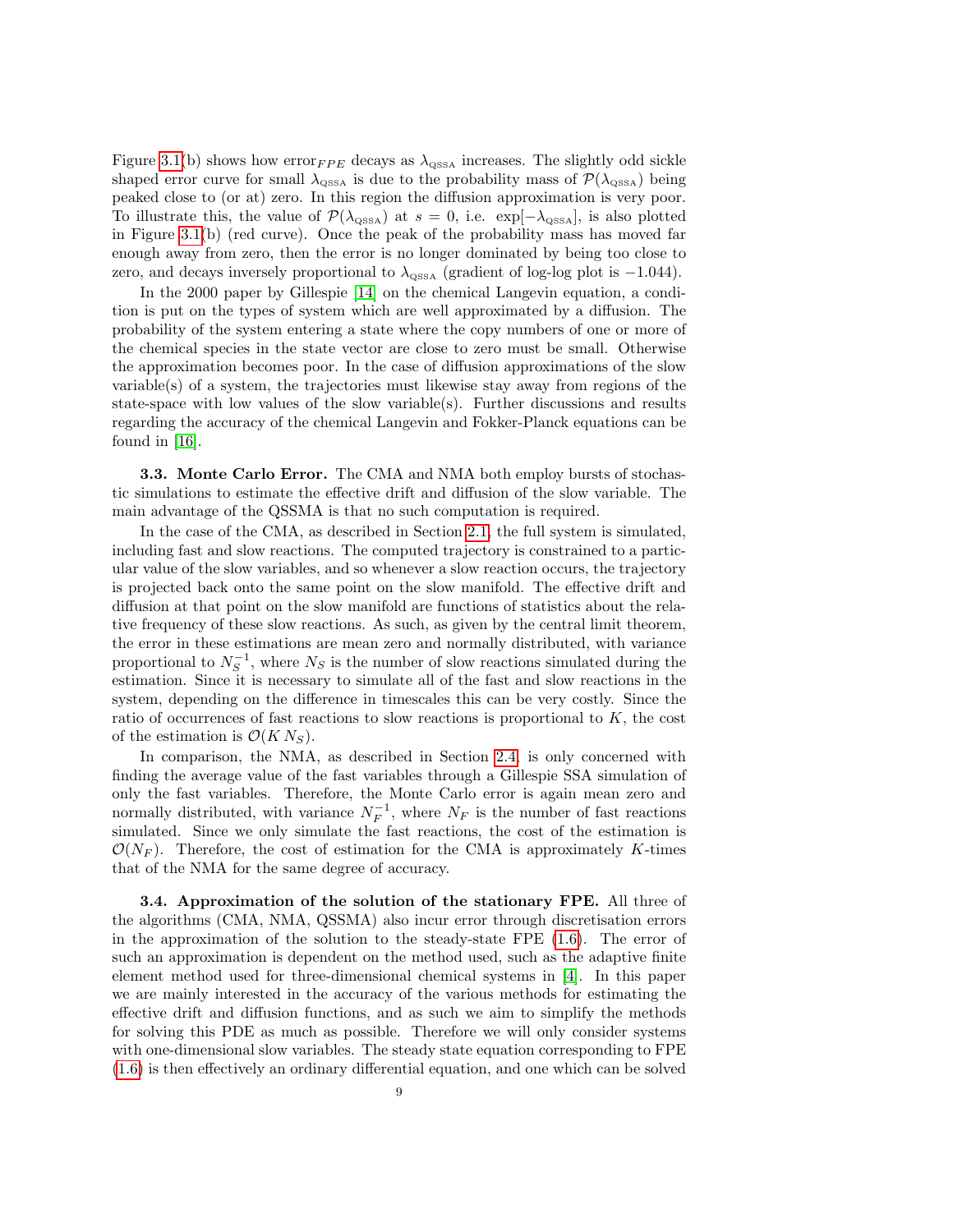| Source of Error         | AM A                                 | NMA                         |  |
|-------------------------|--------------------------------------|-----------------------------|--|
| Diffusion approximation |                                      |                             |  |
| OSSA                    |                                      |                             |  |
| Monte Carlo error       | $Cost - \mathcal{O}(\mathcal{K}N_S)$ | $Cost$ - $\mathcal{O}(N_F)$ |  |
| PDE approximation       |                                      |                             |  |
| FABLE 3.1               |                                      |                             |  |

Table to summarise the sources of error of the three algorithms.

directly [\[14\]](#page-16-11) to obtain

$$
\mathcal{P}_S(s) = \frac{C}{D(s)} \exp\left(\int_0^s \frac{V(z)}{D(z)} dz\right),\tag{3.10}
$$

where  $C$  is the normalisation constant. With approximations of  $V$  and  $D$  over a range of values of s (through implementation of the CMA, NMA or QSSMA), the integral in this expression can be evaluated using a standard quadrature routine (for instance the trapezoidal rule). The errors incurred here will be proportional to the grid size to some power, depending on the approximation method used.

3.5. Comparison of Sources of Error. Table [3.1](#page-1-0) summarises the analysis of the errors of the various methods that we have looked at in this section. Each method has advantages and disadvantages, depending on the type of system which a modeller wishes to apply the methods to. All of the methods use diffusion approximations, and as such, if the slow variables of the system of interest cannot be well approximated by a diffusion, then none of the proposed methods are suitable. If the QSSA does not hold for the system, then the CMA is the best choice. If it does hold, and the analytical solution for the effective propensities is available to us, then the QSSMA is the best choice, since it does not incur Monte Carlo, and is the least expensive of the three algorithms. Finally, if no such analytical solution is available, but the QSSA still holds, then the NMA is the best choice of algorithm, since it converges faster than the CMA.

Next, we apply the three methods to three different parameter regimes of the system given by [\(3.1\)](#page-5-2). In each of the experiments, we set  $k_1 = k_2 = 1$  and  $V = 100$ and we vary K. We use  $K = 10, K = 200$  and  $K = 10<sup>3</sup>$ . In each case, the CMA, NMA and the QSSMA are all applied to the system over the range of values  $S = X_1 + X_2 \in$ [101, 300]. This range is chosen since the invariant distribution of the slow variable  $(3.3)$  is the Poisson random variable with intensity  $\lambda_0 = 200 + 100/K$ , and therefore the vast majority of the invariant density is contained with this region for all three parameter regimes. Furthermore, we implemented these algorithms on a computer with four cores, and to optimise the efficiency of parallelisation it was simplest to choose a domain with the number of states divisible by 4, hence the region starting at 101 as opposed to 100. For the CMA and the NMA, a range of different numbers of reactions were used in order to estimate the drift and diffusion parameters at each point,  $N_S, N_F \in \{10^1, 10^2, ..., 10^9, 10^{10}\}$ . Each code was implemented in C, and optimised to the best of the authors' ability, although faster codes are bound to be possible. The number of CPU cycles used was counted using the C time library. The CPU cycles used over all 4 cores were collated into a single number for each experiment.

The results of these experiments are shown in Figure [3.2.](#page-10-0) Note that the results of the QSSMA and NMA are unaffected by a change in the value of  $K$ . In the case of the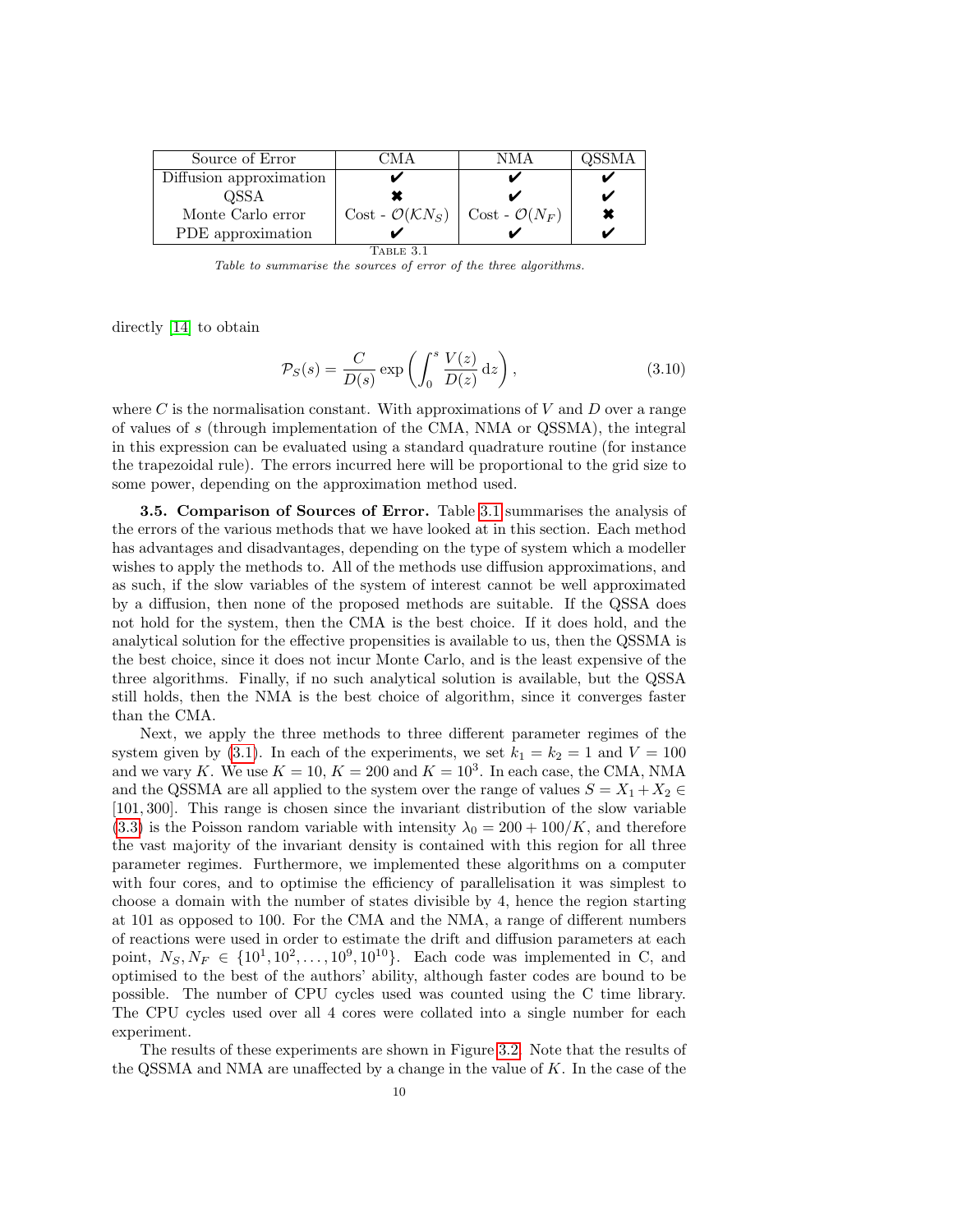

<span id="page-10-0"></span>Fig. 3.2. (a) Error (3.[11\)](#page-10-1) of the CMA (blue), NMA (red) and the QSSMA (black) as the function of the computational effort for the chemical system (3.[1\)](#page-5-2) with parameter values  $k_1 = k_2 = 1$ ,  $V = 100$  and  $K = 10$ . For illustrative purposes the single value of the QSSMA error is plotted as a horizontal line. Actual computation time for the QSSMA is negligible. (b) As in panel (a), with  $K = 200$ . (c) As in panel (a), with  $K = 10^3$ . .

NMA, a change in the value of this variable simply scales time in computation of the fast subsystem, but does not affect the result. As such, only one run was necessary for these methods for the three different parameter regimes. The three plots for the NMA use the same simulations, but since the true distribution of the slow variable is affected by the change in  $K$ , the error plots differ across the three parameter regimes. In Figure [3.2](#page-10-0) we plot the total relative error

<span id="page-10-1"></span>error = 
$$
\frac{\|P_{approx} - \mathcal{P}(\lambda_0)\|_2}{\|\mathcal{P}(\lambda_0)\|_2},
$$
\n(3.11)

where  $P_{approx}$  is the steady state distribution of the slow variable obtained by the corresponding method and  $\mathcal{P}(\lambda_0)$  is the exact solution given by [\(3.3\)](#page-5-1). Figure [3.2\(](#page-10-0)a), with  $K = 10$ , denotes a parameter regime in which the QSSA produces a great deal of error. The NMA error quickly converges to the level seen in the QSSMA, but neither method can improve beyond this. The error seen from the CMA improves on both of these methods with relatively little computational effort. One might argue that the system is not actually a "true" multiscale system in this parameter regime, but the CMA still represents a good method for analysis of the dynamics of such a system,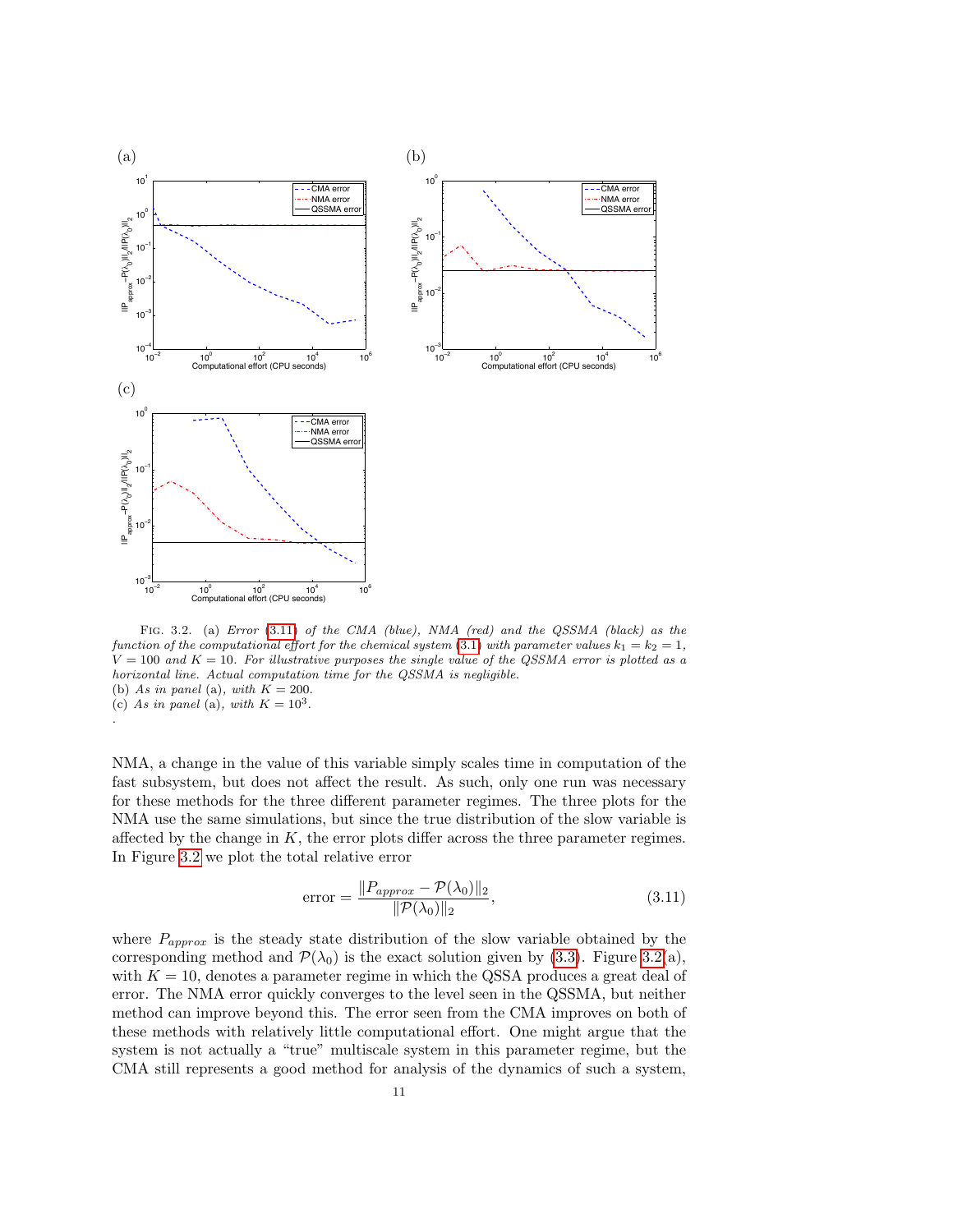since its implementation can be parallelised in a way which scales linearly with the number of cores used.

Figure [3.2\(](#page-10-0)c) shows a parameter regime which is highly multiscale. In this regime, the QSSA is far more reasonable, and as such we see vastly better performance from the NMA and QSSMA methods. However, eventually the CMA still has a higher accuracy than these two other approaches, although at not inconsiderable computational cost. In this case, the error incurred by the QSSA may be considered small enough that a modeller may be satisfied enough to use the QSSMA, whose costs are negligible. For more complex systems, the CME for the fast subsystem may not be exactly solvable, or even easily approximated, and in these cases the NMA would be an appropriate choice. If a more accurate approximation is required, once again the CMA could be used. In summary, even for simple system [\(3.1\)](#page-5-2), with different parameter regimes, different methods could be considered to be preferable.

<span id="page-11-0"></span>4. A bistable example. In this section, we will compare the presented methods for a multiscale chemical system which is bimodal, with trajectories switching between two highly favourable regions [\[5\]](#page-15-1):

<span id="page-11-1"></span>
$$
X_2 \xleftrightarrow{k_1 \atop k_2} X_1 + X_2, \qquad \emptyset \xleftrightarrow{k_3 \atop k_4} X_1, \qquad X_1 + X_1 \xleftrightarrow{k_5 \atop k_6} X_2.
$$
 (4.1)

One example of the parameter values for which this system is bistable for is given by:

<span id="page-11-2"></span>
$$
k_1 = 32
$$
,  $\frac{k_2}{V} = 0.04$ ,  $k_3 V = 1475$ ,  $k_4 = 19.75$ ,  $\frac{k_5}{V} = 10$ ,  $k_6 = 4000$ . (4.2)

In this regime, reactions  $R_5$  and  $R_6$  (with rates  $k_5$  and  $k_6$  respectively) are occurring on a much faster time scale than the others. This can be seen in Figure [4.1,](#page-7-0) which shows the cumulative number of occurrences of each reaction in this system, simulated using the Gillespie SSA, given in Table [1.1.](#page-1-0) Both the species  $X_1$  and  $X_2$  are fast variables, since neither is invariant to the fast reactions. As in [\[5\]](#page-15-1), we pick a slow variable which is invariant to reactions  $R_5$  and  $R_6$ ,  $S = X_1 + 2X_2$ . We now aim to compare the efficiency and accuracy of the CMA, NMA and QSSMA in approximating the stationary distribution in two different parameter regimes, with different spectral gaps between the fast and slow variables. This can be done by altering the values of rates  $k_5$  and  $k_6$ .

One issue with using such a system, is that we cannot compute the analytical expression for the invariant density. Therefore, we compare with an accurate approximation of the invariant density.

<span id="page-11-4"></span>4.1. Application of the NMA, QSSMA and CMA to reaction system [\(4.1\)](#page-11-1). For the NMA and the QSSMA, we assume that reactions  $R_5$  and  $R_6$  are occurring on a very fast time scale. Therefore we may assume that between reactions of other types (the slow reactions  $R_1 - R_4$ ), the subsystem involving only the fast reactions enters statistical equilibrium. In this case, we can reformulate [\(4.1\)](#page-11-1) such that it is effectively a set of reactions which change the slow variable (reactions  $R_5$  and  $R_6$ are of course omitted as the slow variable  $S = X_1 + 2X_2$  is invariant with respect to these reactions):

<span id="page-11-3"></span>
$$
2S \stackrel{\widehat{k}_1}{\underset{\widehat{k}_2}{\longleftrightarrow}} 3S, \quad \text{and} \quad \emptyset \stackrel{\widehat{k}_3}{\underset{\widehat{k}_4}{\longleftrightarrow}} S. \tag{4.3}
$$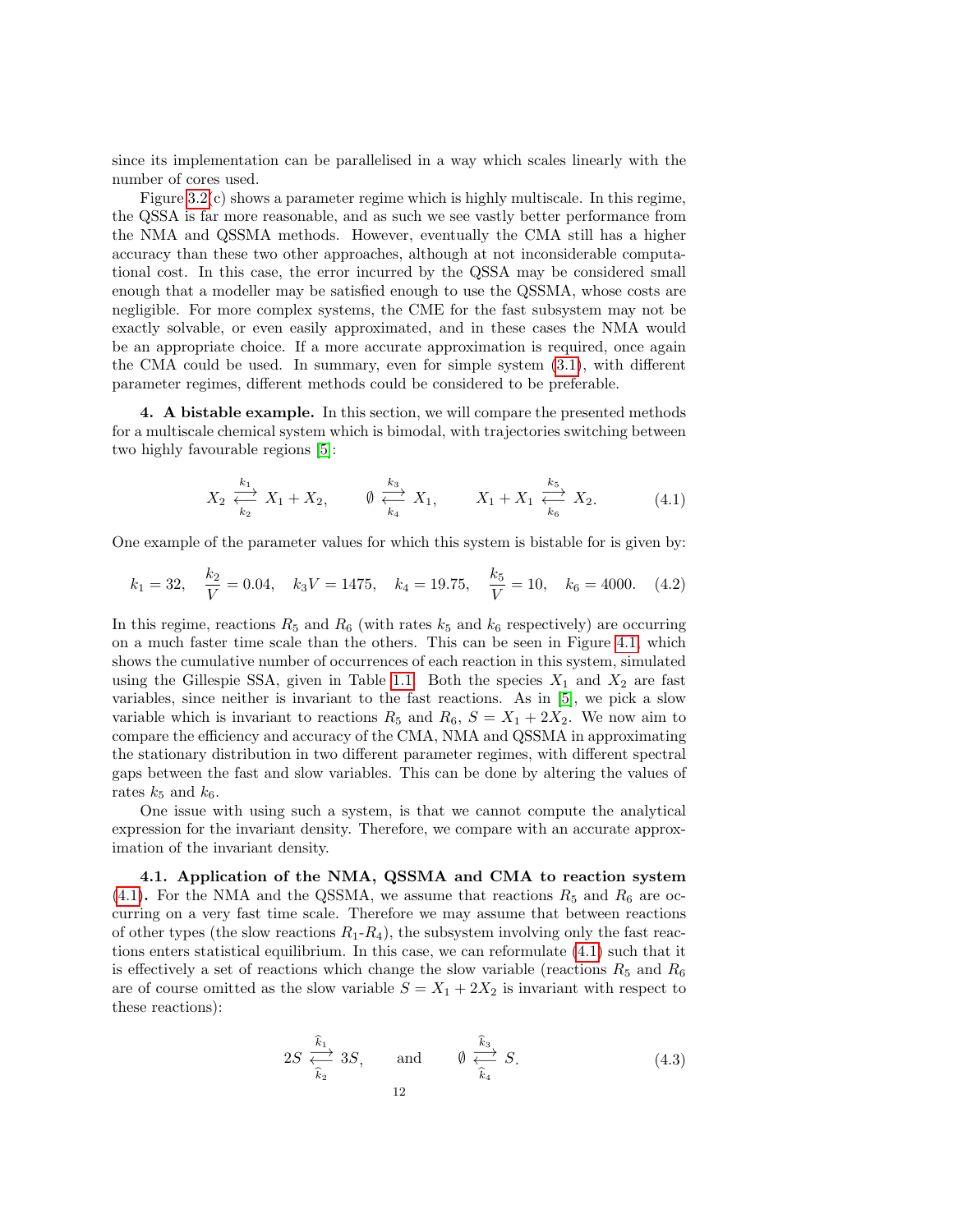

FIG. 4.1. Plot to show the frequency of the different reactions in the system [\(4.1\)](#page-11-1) with pa-rameters given by [\(4.2\)](#page-11-2), computed using the Gillespie SSA, with initial condition  $X = [100, 100]$ .

Next, we design the QSSMA by analytically computing the rates  $\hat{k}_1$ ,  $\hat{k}_2$ ,  $\hat{k}_3$  and  $\hat{k}_4$ .

To estimate the rates in  $(4.3)$  we must compute the average values of  $X_1$  and  $X_2$ for fixed value of  $S = s$  in the fast subsystem:

<span id="page-12-0"></span>
$$
X_1 + X_1 \xleftrightarrow[k_6]{k_5} X_2, \qquad X_1(0) + 2X_2(0) = s. \tag{4.4}
$$

As in [\[2\]](#page-15-3), we approximate the mean values  $\langle X_1 \rangle$  and  $\langle X_2 \rangle$  of  $X_1$  and  $X_2$ , respectively, by the solutions of the deterministic reaction rates equations. The authors showed that such an approximation is reasonably accurate for this particular fast subsystem (a reversible dimerisation reaction). Therefore, we need to solve the following system:

$$
\frac{k_5}{V}\langle X_1\rangle^2 = k_6\langle X_2\rangle, \qquad \langle X_1\rangle + 2\langle X_2\rangle = s.
$$

The nonnegative unique solution is given by:

$$
\langle X_1 \rangle = \frac{Vk_6}{4k_5} \left( \sqrt{1 + 8\frac{k_5}{Vk_6}s} - 1 \right) \quad \text{and} \quad \langle X_2 \rangle = \frac{s - \langle X_1 \rangle}{2}.
$$
 (4.5)

Then the effective propensity function of the slow reaction can be written as [\[2\]](#page-15-3):

<span id="page-12-1"></span>
$$
\begin{aligned}\n\widehat{\alpha}_1 &= k_1 \langle X_2 \rangle, \\
\widehat{\alpha}_2 &= \frac{k_2 \, s \, \langle X_2 \rangle}{V} - \frac{2 \, k_2 \, \langle X_2 \rangle^2}{V} + \frac{2 \, k_2 \, k_6 \, \langle X_2 \rangle}{8 \, k_5 \langle X_2 \rangle - 2 \, k_5 \langle 2s + 3 \rangle - k_6 \, V}, \\
\widehat{\alpha}_3 &= k_3 \, V, \\
\widehat{\alpha}_4 &= k_4 \langle X_1 \rangle = k_4 \, \left( s - 2 \langle X_2 \rangle \right).\n\end{aligned} \tag{4.6}
$$

More computational effort is required for this problem, since we need to compute  $\langle X_2 \rangle$ for each value of  $S = s$  on the mesh. However, the computational effort is still negligible in comparison with the CMA or NMA. The biggest drawback with the QSSMA is the increase in mathematical complexity as the fast and slow systems themselves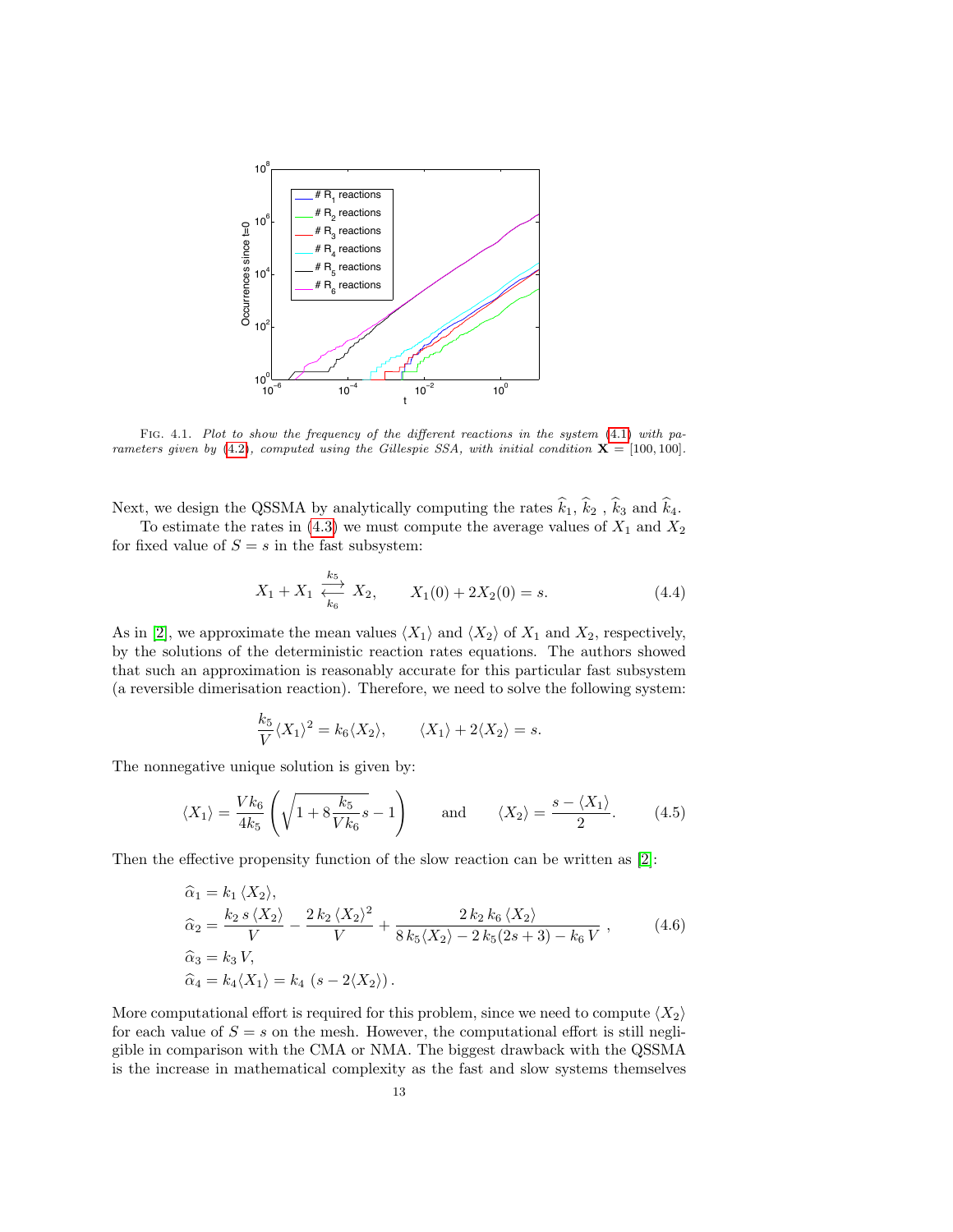

FIG. 4.2. (a) Approximation of the solution of the CME for the system [\(4.1\)](#page-11-1) with parameters [\(4.2\)](#page-11-2). The domain was truncated to  $\Omega = [0, 10^3] \times [0, 1.5 \times 10^3]$ .

(b) Approximation of the errors of the CMA, NMA and QSSMA for the system [\(4.1\)](#page-11-1) with parameters [\(4.2\)](#page-11-2). Error was estimated using the approximation of the solution of the CME shown in panel (a).

become more complicated. The more complexity there is, the more approximations need to be made in order to find the values of the effective propensities. The NMA simulations of the fast subsystem [\(4.4\)](#page-12-0) in order to approximate the effective propensities [\(4.6\)](#page-12-1), which are then fed into the Fokker-Planck equation for the slow sub-system. For the CMA simulations, we let  $S = X_1 + 2X_2$  be the slow variable, and we let  $X_2$ be the fast variable. For further details on how to apply the CMA to this system, see  $[5]$ .

4.2. Numerical Results. In general, systems which have second (or through modelling assumptions, higher) order reactions cannot be solved exactly, although there are some special cases which can be tackled [\[15\]](#page-16-15). System [\(4.1\)](#page-11-1) has second order reactions and hence we assume that the invariant distribution for the system cannot be solved analytically. As such, we are not able to compare the approximations arising from the three methods considered (CMA, QSSMA, NMA) to an exact solution. However, we can approximate the solution to the CME for this system, as we did in [\[5\]](#page-15-1), by solving it on a truncated domain, assuming that the invariant distribution has zero probability mass everywhere outside this domain.

For the numerics that follow, we solve the CME on a truncated domain  $\Omega =$  $[0, 10^3] \times [0, 1.5 \times 10^3]$ . The CME on this domain gives us a sparse linear system, whose null space is exactly one dimensional. The corresponding null vector gives us, up to a constant of proportionality, our approximation of the solution of the CME. We normalise this vector, and then sum the invariant probability mass over states with the same value of the slow variable S. This procedure gives us the approximation of the invariant density of the slow variable which is plotted in Figure  $4.2(a)$ . Although this is only an approximation, it is a very accurate one. To demonstrate this, we compared the approximation of the solution  $\mathcal{P}_{\Omega}$  of the steady-state CME on our chosen domain  $\Omega = [0, 10^3] \times [0, 1.5 \times 10^3]$  with an approximation  $\mathcal{P}_{\omega}$  over a smaller domain,  $\omega = [0, 8.0 \times 10^2] \times [0, 1.25 \times 10^3]$ . The relative  $l^2$  difference between these two approximations was  $1.4571 \times 10^{-11}$ , indicating that any error in the approximation  $P_{\Omega}$  is highly unlikely to be of the order of magnitude of the errors seen in Figure [4.2\(](#page-10-0)b), where we have used  $\mathcal{P}_{\Omega}$  to approximate the error of multiscale methods.

Figure [4.2\(](#page-10-0)b) shows the error plots for the three methods for the system  $(4.1)$ ,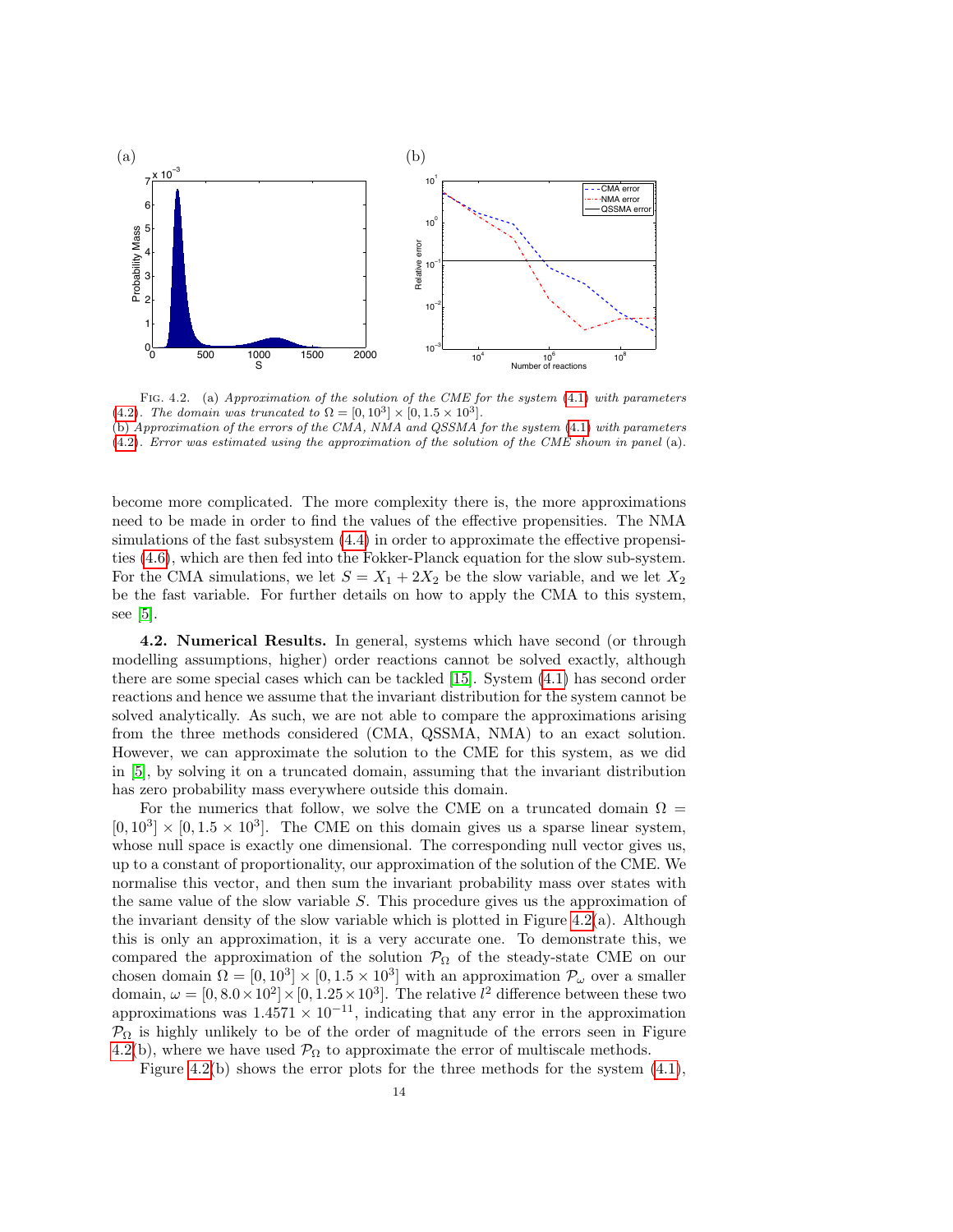using the approximation of the solution of the CME as the "exact" solution. The computational effort here is measured in terms of the numbers of simulated reactions. Since the computational cost for the two methods which use Monte Carlo simulations are dominated by the cost of producing two pseudo-random numbers for each iteration, this is a good estimate.

Unlike in the previous example, the distribution of the fast variables for a fixed value of the slow variables is not known analytically, and as such an approximation has been made, as was outlined in Section [4.1.](#page-11-4) As such, we no longer expect the NMA approximation to converge to the QSSMA approximation as in the last example. This can be seen in the error plot in Figure [4.2\(](#page-10-0)b), where the error in the QSSMA approximation, which again had negligible cost to compute, is relatively high, with the NMA and CMA quickly outperforming it. The NMA slightly outperform the CMA at first, but appears to be unable to improve past a relative error of around  $7 \times 10^{-2}$ . Note that this is 9 orders of magnitude bigger than the relative  $l^2$  difference between  $\mathcal{P}_{\Omega}$  and  $\mathcal{P}_{\omega}$ , and so is highly unlikely to be an artefact of the method we have used to approximate this error. As in the previous example, and as seen in [\[5\]](#page-15-1), although the cost of the CMA is in general higher than the other methods, if a high precision solution is required, it is arguably the method of choice, as the error continues to decrease monotonically  $\sim \mathcal{O}(\sqrt{N_s}).$ 

<span id="page-14-0"></span>5. Discussion and conclusions. In this paper we have introduced two new methods for approximating the dynamics of slow variables in multiscale stochastic chemical networks, the NMA and QSSMA. These new methods combine ideas from the CMA [\[5\]](#page-15-1), with ideas used in existing methods for speeding up the Gillespie SSA for multiscale systems [\[7,](#page-15-2) [2\]](#page-15-3). We then undertook a detailed numerical study of the different sources of error that these methods incur, for a simple chemical system for which we have an exact solution of the CME. Error is incurred due to the approximation of the dynamics by a diffusion process, Monte Carlo error in the approximation of the effective drift and diffusion terms, error due to application of the QSSA, and numerical error in approximation of the steady-state Fokker Planck equation, in various combinations. We then conducted another numerical study for a bistable chemical system, approximating the error by using an approximation of the solution to the CME for the system.

What we may surmise from this work, is that different methods, utilising different types of approximations, are appropriate for different types of system, or even in different parts of the parameter space of the same system. The methods in this paper differ from many others for stochastic fast/slow systems mainly in the approach of approximating the slow variables by a SDE. The majority of the other methods proposed in the literature use different ways of speeding up the Gillespie SSA for multiscale systems  $[23, 17, 7, 1]$  $[23, 17, 7, 1]$  $[23, 17, 7, 1]$  $[23, 17, 7, 1]$ . In each, the full simulation of the fast species is replaced by some sort of approximation, so that an SSA-type algorithm, just for the slow species, may be implemented.

Many other approaches in the literature rely on a QSSA, including that taken by Rao and Arkin [\[23\]](#page-16-4), Haseltine and Rawlings [\[17\]](#page-16-2), E, Liu and Vanden-Eijnden [\[7\]](#page-15-2) and Cao, Gillespie and Petzold [\[1\]](#page-15-10). All of these methods will incur the error that is seen in Figure  $3.1(a)$ . This error will be negligible for some systems, and significant for others, as we saw in Section [3.1,](#page-5-4) and in the difference between panels in Figure [3.2.](#page-10-0) One advantage of these methods over those that we have presented in this paper, is that they do not incur the continuous approximation error that we see in Figure [3.1\(](#page-7-0)b) and discussed in Section [3.2.](#page-6-2) Diffusion approximation methods would not be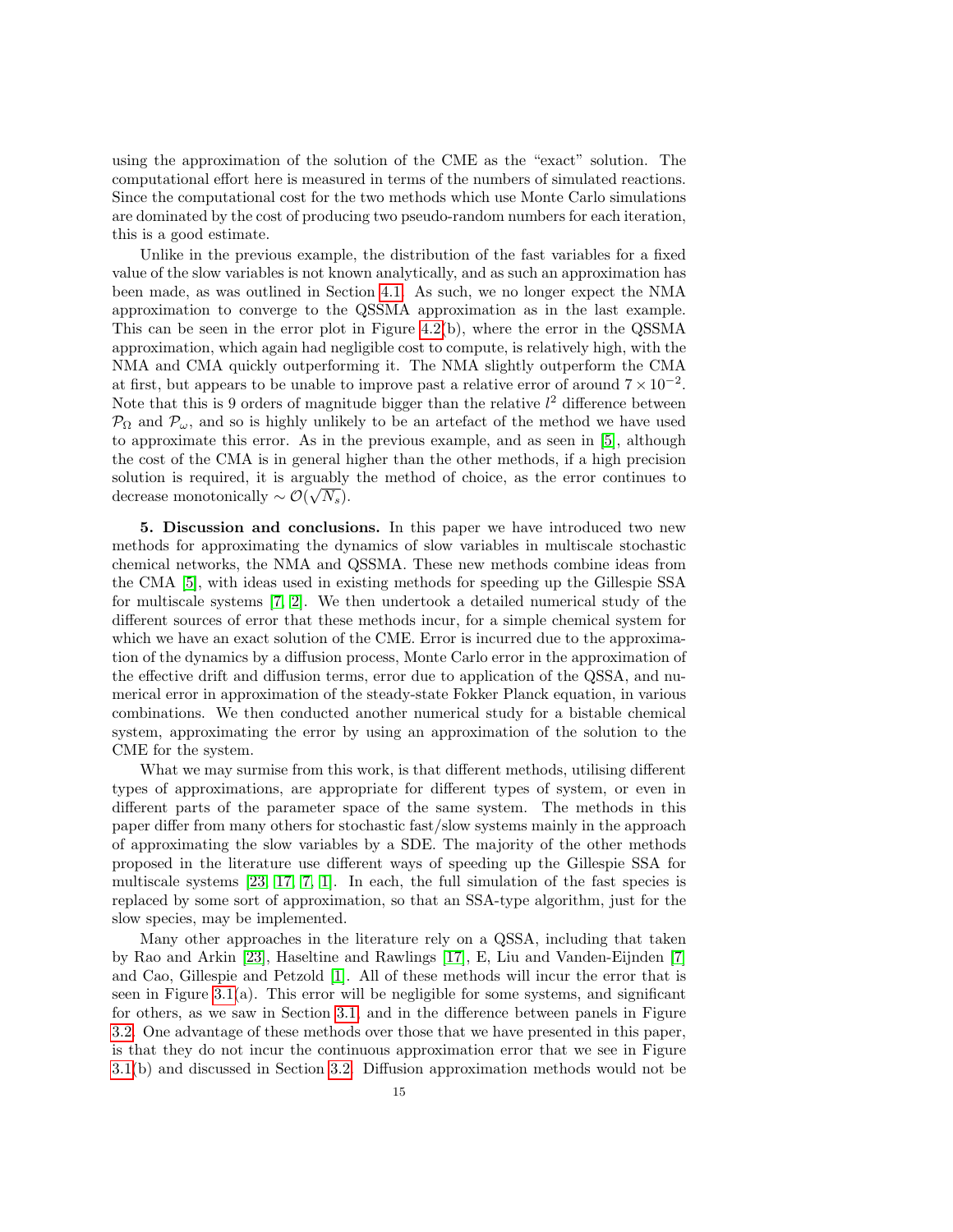appropriate if one wanted to analyse the dynamics of a slowly changing variable which has a low average copy number. For instance, in some gene regulatory network models, there are often two species, whose number sum to 1 in total, which represent whether a particular gene is "switched on" or "switched off". Such a variable is clearly not a candidate for diffusion approximation. However, diffusion approximations have been used successfully for other variables in such systems [\[19\]](#page-16-16). The dynamics of that gene cannot themselves be approximated by a diffusion, but may be inferred from the state of other variables, which may be good candidates for such an approximation.

One big advantage of the diffusion approximation methods, is the ease with which the computational effort can be efficiently parallelised. This is a different approach to parallelisation than in the case of methods which calculate SSA trajectories. Several trajectories can be computed on different processors, but in order for the computed invariant distribution to be converged, either the initial positions of all of the trajectories must be sampled from the invariant distribution (which is unknown), or the trajectories must be run for enough time that each one is converged in distribution. On the other hand, the diffusion approximation approaches are almost embarrassingly parallelisable, with a subset of the states for which we wish to estimate the effective drift and diffusion being given to each processor. The solution of the Fokker-Planck equation is similarly parallelisable. This means that given enough computational resources, these algorithms can give us answers in a very short amount of time. Moreover, these approaches also allow us to consider adaptive mesh regimes [\[4\]](#page-15-8), meaning that one can minimise the number of sites at which we are required to estimate the effective drift and diffusion values, while also controlling the global error incurred. This flexibility is not available in an SSA-type approach.

## REFERENCES

- <span id="page-15-10"></span>[1] Y. Cao, D. Gillespie, and L. Petzold, Multiscale stochastic simulation algorithm with stochastic partial equilibrium assumption for chemically reacting systems, Journal of Computational Physics, 206 (2005), pp. 395–411.
- <span id="page-15-3"></span> $\rightarrow$ , The slow-scale stochastic simulation algorithm, Journal of Chemical Physics, 122 (2005), p. 14116.
- <span id="page-15-0"></span>[3] Y. CAO, H. LI, AND L. PETZOLD, Efficient formulation of the stochastic simulation algorithm for chemically reacting systems, Journal of Chemical Physics, 121 (2004), pp. 4059–4067.
- <span id="page-15-8"></span>[4] S. COTTER, T. VEJCHODSKY, AND R. ERBAN, Adaptive finite element method assisted by stochastic simulation of chemical systems, SIAM Journal on Scientific Computing, 35 (2013), pp. B107–B131.
- <span id="page-15-1"></span>[5] S. COTTER, K. ZYGALAKIS, I. KEVREKIDIS, AND R. ERBAN, A constrained approach to multiscale stochastic simulation of chemically reacting systems, Journal of Chemical Physics, 135 (2011), p. 094102.
- <span id="page-15-6"></span>[6] M. CUCURINGU AND R. ERBAN, Detecting slow variables and their stationary distribution in high-dimensional stochastic dynamic data. in preparation, 2014.
- <span id="page-15-2"></span>[7] W. E, D. LIU, AND E. VANDEN-ELINDEN, Nested stochastic simulation algorithm for chemical kinetic systems with disparate rates, Journal of Chemical Physics, 123 (2005), p. 194107.
- <span id="page-15-5"></span>[8] R. Erban, T. Frewen, X. Wang, T. Elston, R. Coifman, B. Nadler, and I. Kevrekidis, Variable-free exploration of stochastic models: a gene regulatory network example, Journal of Chemical Physics, 126 (2007), p. 155103.
- <span id="page-15-7"></span>[9] R. ERBAN, I. KEVREKIDIS, D. ADALSTEINSSON, AND T. ELSTON, Gene regulatory networks: A coarse-grained, equation-free approach to multiscale computation, Journal of Chemical Physics, 124 (2006), p. 084106.
- <span id="page-15-4"></span>[10] R. ERBAN, I. KEVREKIDIS, AND H. OTHMER, An equation-free computational approach for extracting population-level behavior from individual-based models of biological dispersal, Physica D, 215 (2006), pp. 1–24.
- <span id="page-15-9"></span>[11] R. Erban, S. J. Chapman, I. Kevrekidis, and T. Vejchodsky, Analysis of a stochastic chemical system close to a SNIPER bifurcation of its mean-field model, SIAM Journal on